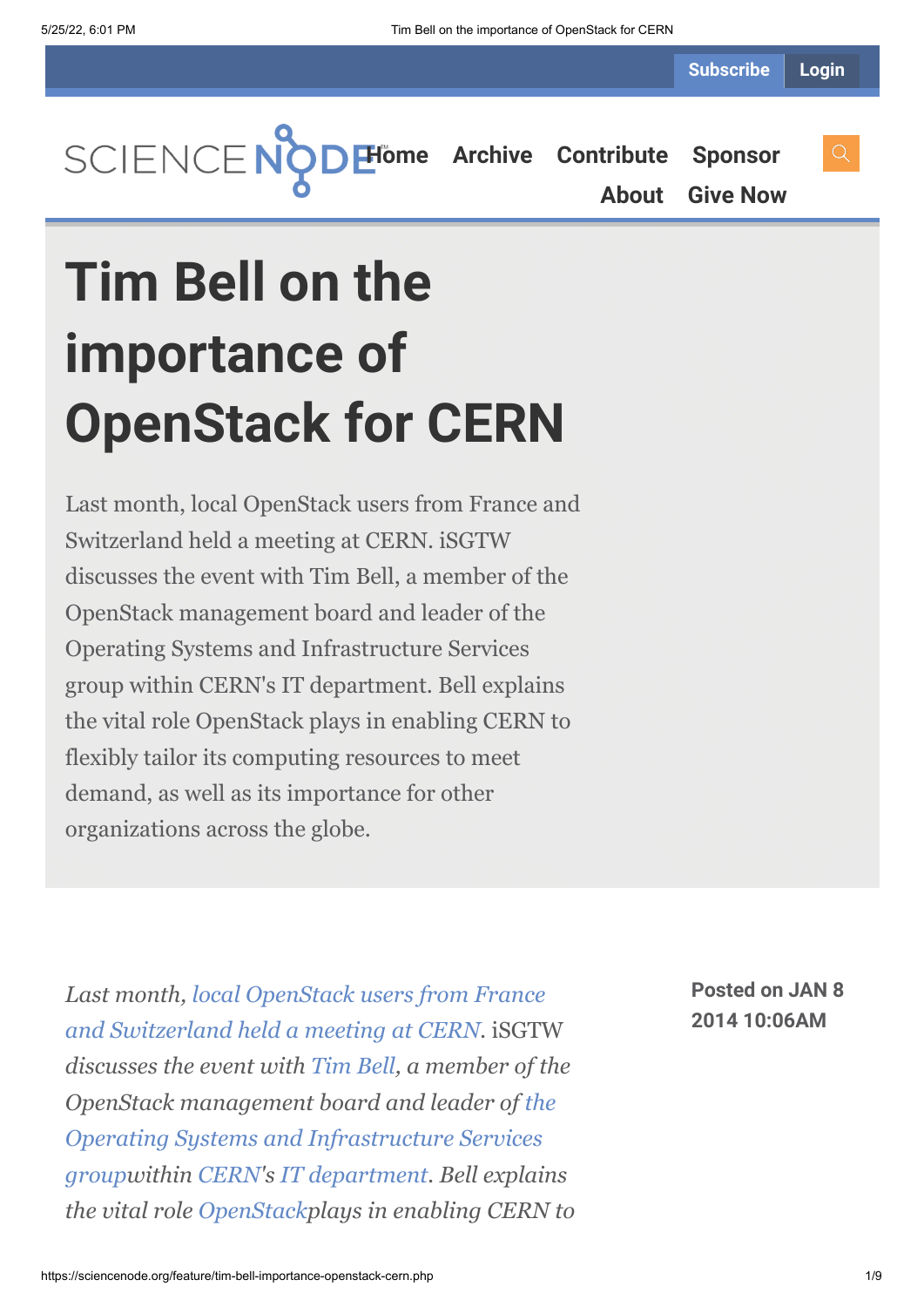*flexibly tailor its computing resources to meet demand, as well as its importance for other organizations across the globe…*



*OpenStack is a global collaboration of developers and cloud computing technologists producing the ubiquitous open-source cloud computing platform for public and private clouds. Last year, OpenStack held summits in [Hong Kong](http://www.openstack.org/summit/openstack-summit-hong-kong-2013/) and [Portland, Oregon](http://www.openstack.org/summit/portland-2013/) (pictured). Image [courtesy A](http://creativecommons.org/licenses/by-sa/2.0/deed.en)[aron Hockley](http://hockleyphoto.com/)[,](http://creativecommons.org/licenses/by-sa/2.0/deed.en) [Flickr](http://www.flickr.com/photos/70059755@N00/8662667020/in/photolist-ecur6W-ecoMov-ecoMwv-ecoMsx-ecur2y-ecoNyt-ecoMGD-ecoxNF-ecubmw-ecubrd-ecubxh-ecoyaH-ecug2W-ecug8h-ecugeq-ecoAPT-ecoAJF-ecue6j-ecoBZM-ecufEf-ecufN1-ecufRJ-ecoCvt-ecufeq-ecoC54-ecufHU-ecoBUH-ecoCap-ecoLcK-ecoDN2-ecoDG8-ecoEJF-ecupph-ecuinm-ecuhjm-ecuihq-ecoDmR-ecu9kW-ecup5w-ecoLz6-ecukZJ-ecukPS-ecukpC-ecuk6W-ecoHt6-ecukbC-ecoHi6-ecoHDR-ecoGNk-ecoH4x-ecoHen) [\(CC BY-](http://creativecommons.org/licenses/by-sa/2.0/deed.en)SA 2.0).*

### **What does OpenStack enable you to do?**

OpenStack provides a way for people to get computing resources in a very short time: in a few minutes, rather than waiting for months to have a machine delivered. It allows people to come along to a web interface and say 'give me a computer'. Then, in the time that it takes to get a cup of coffee, you can have a computer ready and waiting for you, hosted in the CERN Data Centre.



**[Andrew Purcell](https://sciencenode.org/author/andrew-purcell.php)** European editor



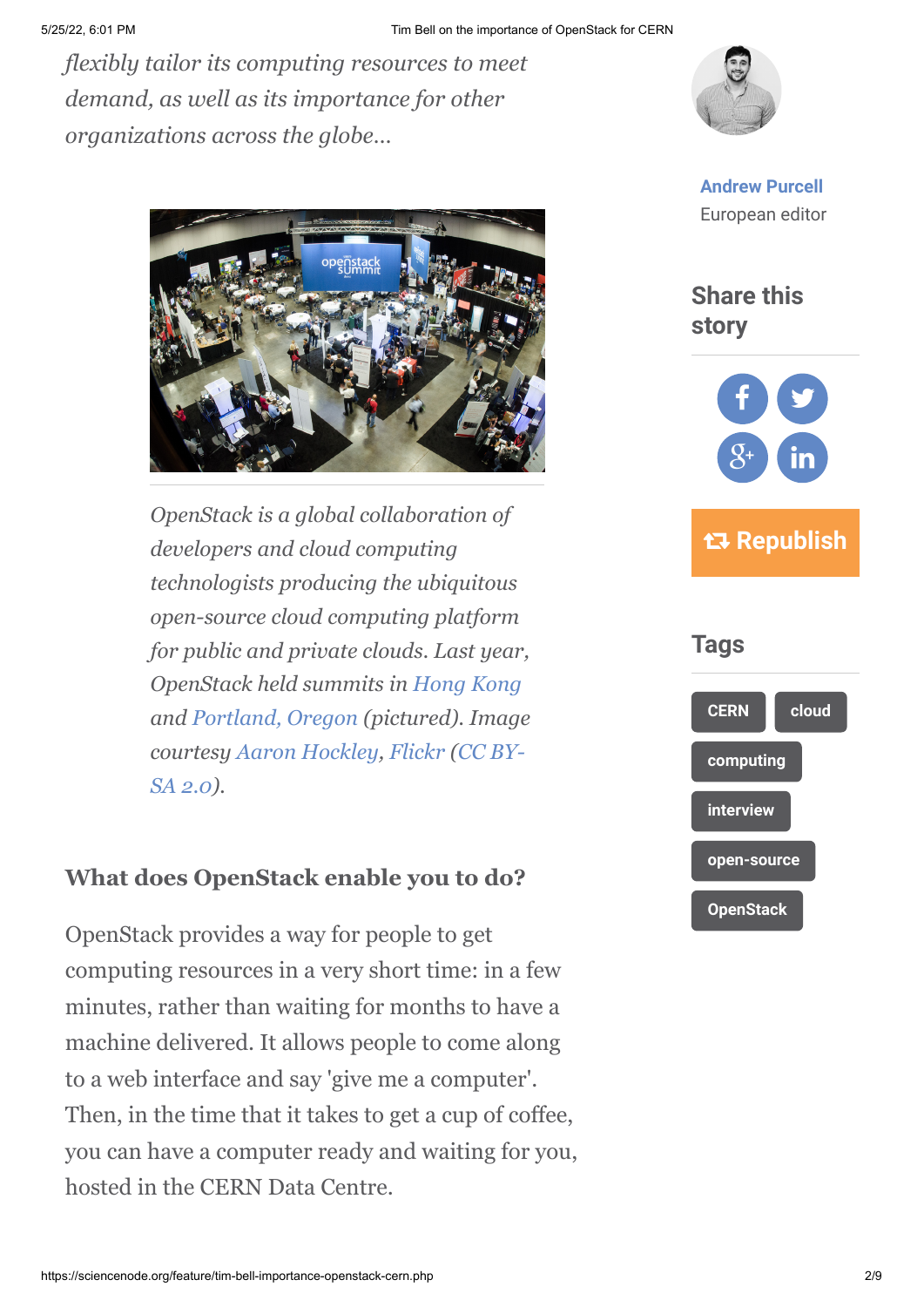## **How exactly is OpenStack important to CERN then?**

We need to be able to provide large-scale computing resources to physicists around the world. OpenStack gives us a framework through which we can provide that to people with less administration overhead and enables it to be done in a way that is consistent with other OpenStack clouds in other labs around the world.

What people at CERN, and in high-energy physics in general, are looking for is a more flexible, selfservice way of obtaining computing resources. People are used to using public clouds and getting resources at the push of a button - albeit with a credit card. As such, what they're looking for from internal IT departments is a similar degree of flexibility. Providing an OpenStack base allows them to have something which is familiar to them, but which can be handled in the scope of allocations or pledges of computing resources, such [as those coming from the Worldwide LHC](http://www.isgtw.org/feature/large-hadron-colliders-worldwide-computer) Computing Grid.

[Each of t](http://home.web.cern.ch/about/accelerators/large-hadron-collider)[he experiment](http://home.web.cern.ch/about/experiments)[s on the Large Hadron](http://home.web.cern.ch/about/accelerators/large-hadron-collider) Collider (LHC) takes different approaches to handling its data. We're now seeing people exploring exactly how best to use cloud computing. With the service coming into production this year, we're in a phase in which people are trying to understand the best way of using it. The high-level triggers farms at the experiment pits are also running OpenStack and that allows them to opportunistically use those spare resources in the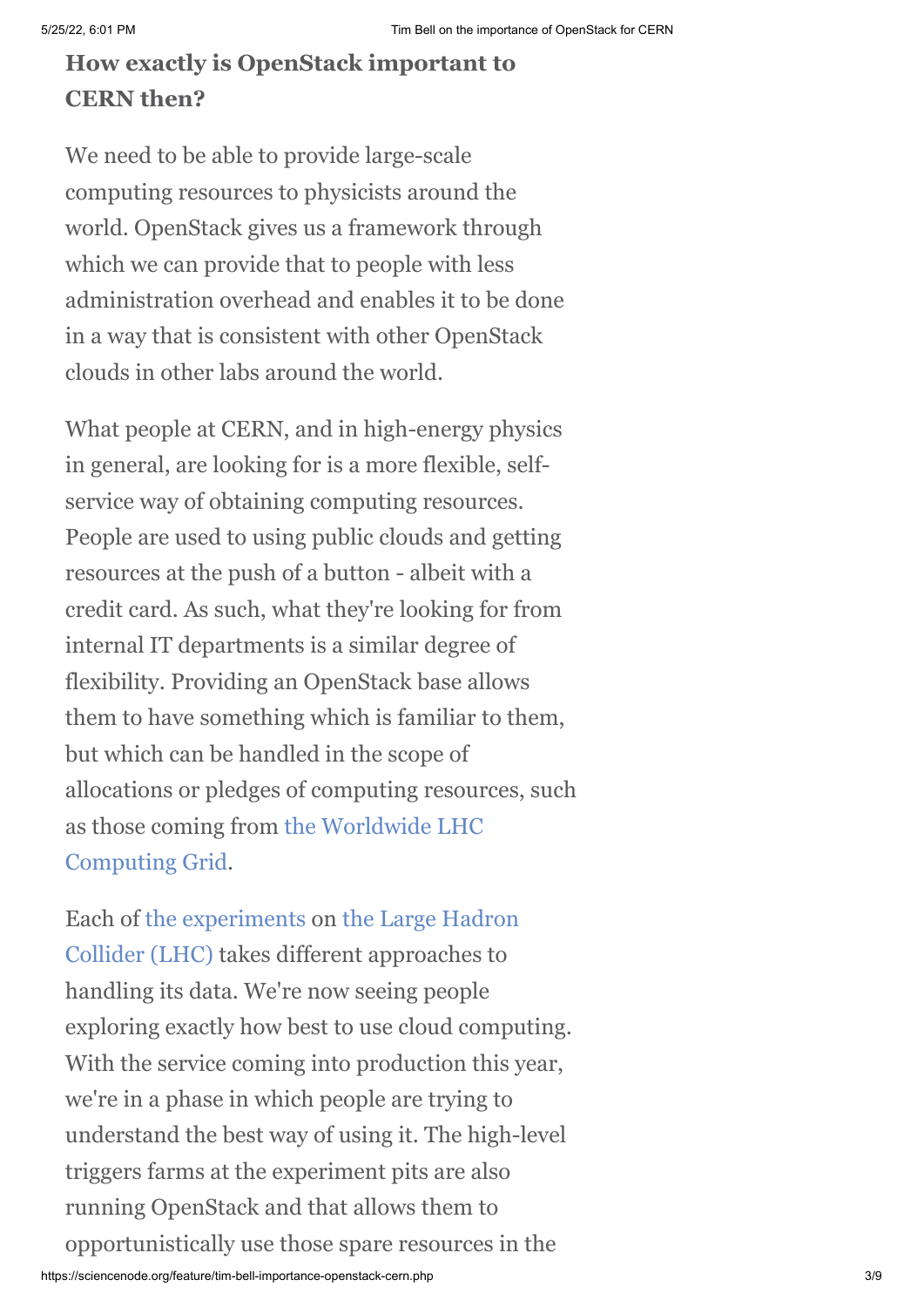same way as they use the resources in the CERN Data Centre. So, when the accelerator isn't running, such as at the moment, the experiments can take advantage of that compute resource to do analysis and simulation.



*"In the time that it takes to get a cup of coffee, you can have a computer ready and waiting for you, hosted in the CERN Data Centre."*

## **mention OpenStack being used in labs around the world… what do you think is the key to its popularity?**

I think OpenStack has become very popular because it's an open community, with a lot of very enthusiastic developers working on the code. Also, there's interest from companies, both large and small, in enhancing that code and providing additional services on top of the open stack clouds.

## **How was OpenStack first developed?**

OpenStack initially started in 2010, when [NASA](http://www.nasa.gov/) and [Rackspace](http://www.rackspace.com/) found that they were commonly

**You**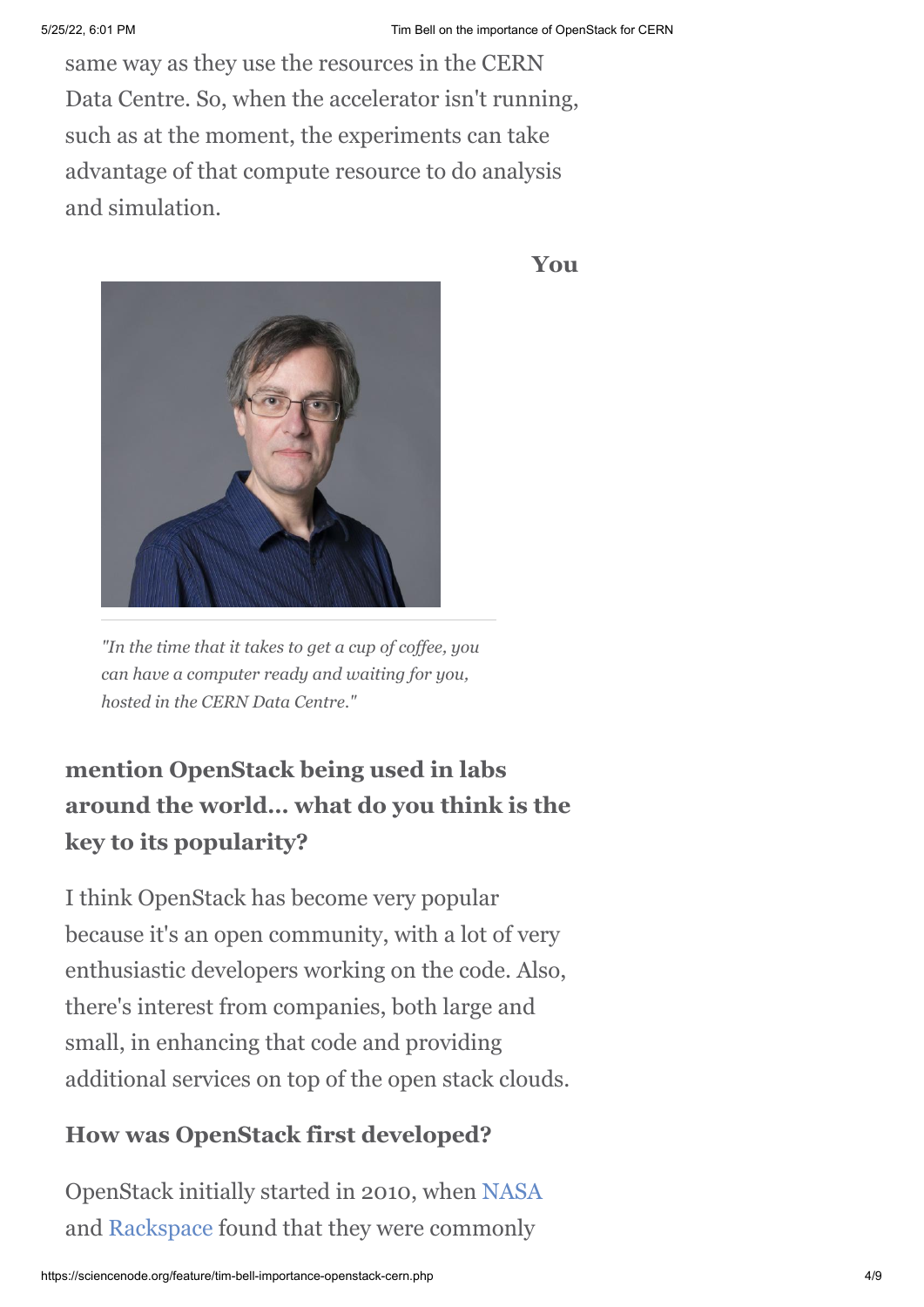interested in building up an open-source cloud solution. Soon after that, a large number of other companies joined in. There are now around 200 companies contributing and the open-stack code itself is owned by a foundation, rather than being owned by a particular company. The code is licensed and can be used by anyone, subject to open-source rules. Also, anyone can join the OpenStack foundation and become a member, which allows them to vote in the various elections. Equally, members can participate in mailing lists and can contribute code, documentation, and blogs. It's a very vibrant community, which people can freely join and to which people can equally contribute code that can be used around the world in OpenStack clouds.

#### **So can anyone get involved then?**

[In order to join the OpenStack foundation, you just](http://openstack.org/join) go to a web page and fill out your name, which immediately allows you to vote in upcoming elections. After that there are different ways of contributing. People with knowledge in [Python](http://www.python.org/) can contribute code, so we at CERN are significant contributors to the code, and so are many other organisations and universities. However, there are lots of other modes of participation, as well. For example, there's participation in user groups, sharing experience, *etc.* In terms of just trying things out, building an OpenStack cloud is a 15-to-20-minute activity. You can follow one of the standard guides and have a cloud up and running in that time.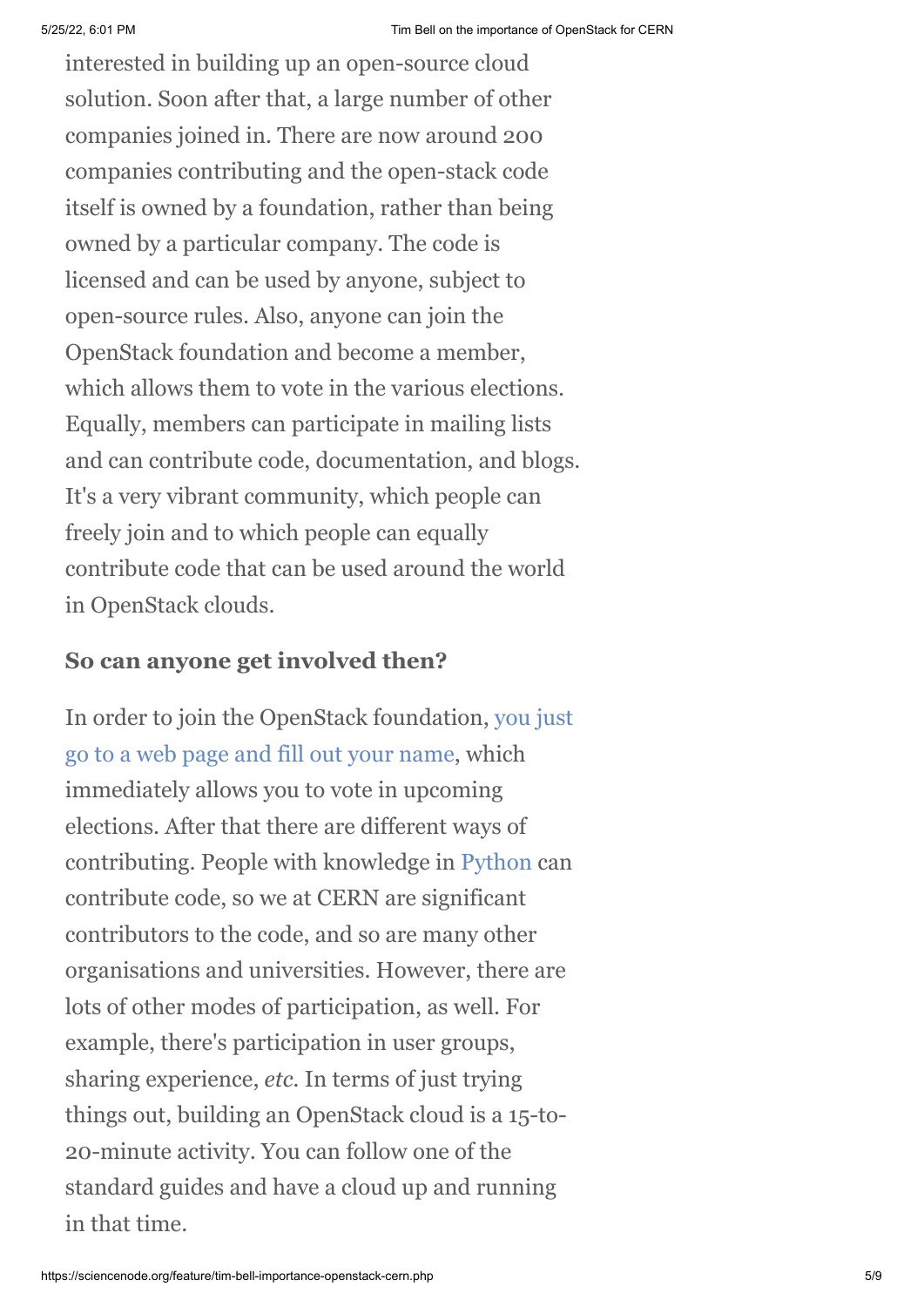Construction of the Wigner data center

*Earlier this year, CERN inaugurated a remote extension to its primary data centre. Located near Budapest, Hungary, the extension hosts an additional 500 servers, 20,000 computing cores, and approximately 5.5 petabytes of storage. [OpenStack allows CERN to manage this](http://cds.cern.ch/record/1457989/files/chep%202012%20CERN%20infrastructure%20final.pdf?version=1) additional capacity in a seamless manner. Video © 2013 Prosecutor systems.*

**Last month, CERN played host to a combined meeting of** [the Swiss](http://www.meetup.com/openstack-ch) **and** Rhône-Alpes **[OpenStack user groups. Could you](http://www.meetup.com/OpenStack-Rhone-Alpes/) explain how this model of user groups works?**

The OpenStack structure is very global. It's probably split about 40% US, 40% Asia, and roughly 20% in Europe. There are around 100 user groups around the world. These are generally started up by people who are enthusiastic about the technology and they reach out to their communities forming teams ranging between, say, 20 to about 400 people, who get together on a regular basis to discuss their experiences with OpenStack. The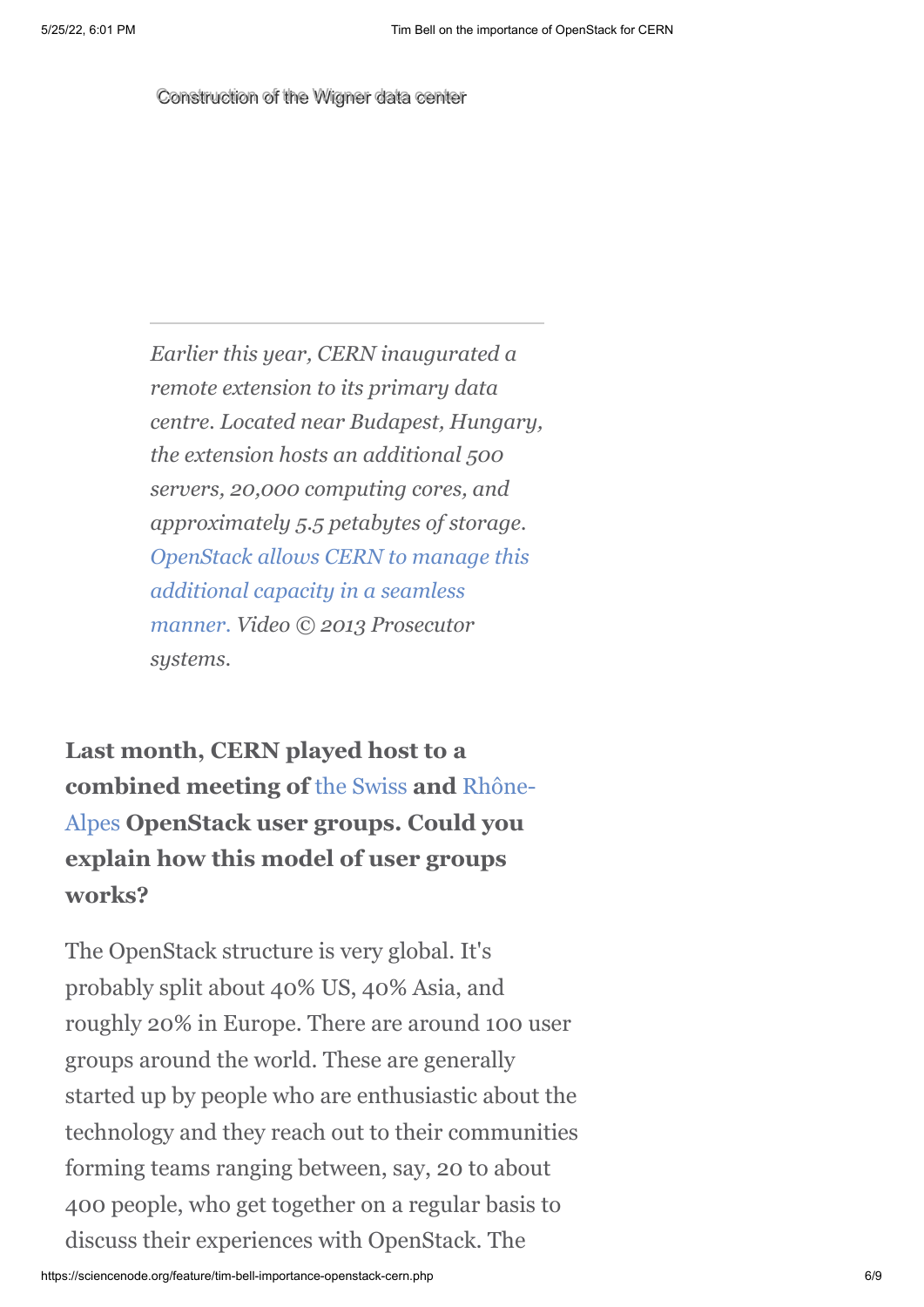Swiss and Rhône-Alpes user groups have members from academic research, as well as a mixture of industries, including banking, telecommunications, and pharmaceuticals.

## **Perhaps you could tell the** *iSGTW* **readers a little more about such collaboration with industry?**

Collaboration with industry is a key part of [OpenStack. Rackspace recently joined CERN](http://openlab.web.cern.ch/news/rackspace-joins-cern-openlab-contributor) openlab and is now working with CERN to address some of the issues around getting clouds to interoperate, so that you can just log into one cloud and use resources from another cloud. This is a very good example of where research has a difficult problem and works with industry in a framework such as [CERN openlab](http://openlab.web.cern.ch/). The code is then contributed back to the community, so it becomes available for any OpenStack cloud around the world to use.

# **Finally, at last month's user-group meeting, there was much discussion about a recent OpenStack summit in Hong Kong. How do these events work?**

Every six months, the OpenStack foundation organizes summits. The aim of these events is to get together the people who are working on the project to define the roadmap for the next six months. It also allows users and companies who are offering services a chance to get together and better understand the latest solutions available. The last meeting in Hong Kong had about 3,800 people and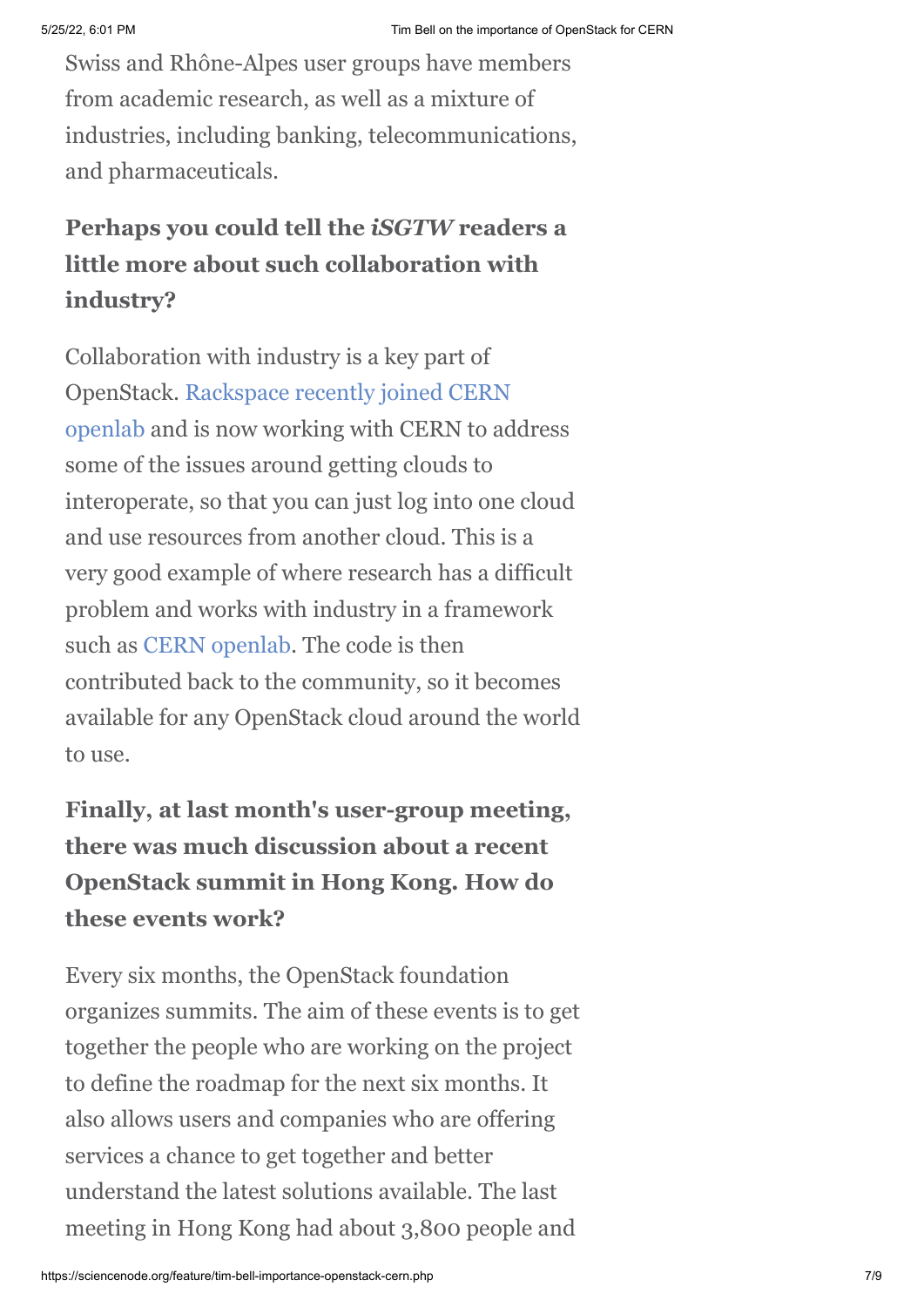we're generally seeing an increase in attendance of about 50% every six months. The next meeting will be in Atlanta, Georgia, USA, and after that they'll be coming to Paris, France, in autumn 2014. It's a very global event.

*Read more about the joint Swiss and Rhône-Alpes user group meeting at CERN [here](http://openstack-in-production.blogspot.fr/).*



**[computing](https://sciencenode.org/archive/?year=2016&category=Advanced%20computing)**

**[Big data](https://sciencenode.org/archive/?year=2016&category=Advanced%20computing&category=Research%20networks&category=Big%20data)**

**[Tech trends](https://sciencenode.org/archive/?year=2016&category=Advanced%20computing&category=Research%20networks&category=Big%20data&category=Tech%20trends)**

**[Research networks](https://sciencenode.org/archive/?year=2016&category=Advanced%20computing&category=Research%20networks)**

Email:

Website:

**[editors@sciencenode.o](mailto:edit%6F%72s@s%63%69encenode.%6F%72%67)**

**[sciencenode.org](https://sciencenode.org/)**

Thank to you our underwriters, who have supported us since the transition from International Science Grid This Week (iSGTW) into Science Node in 2015. We are incredibly grateful.